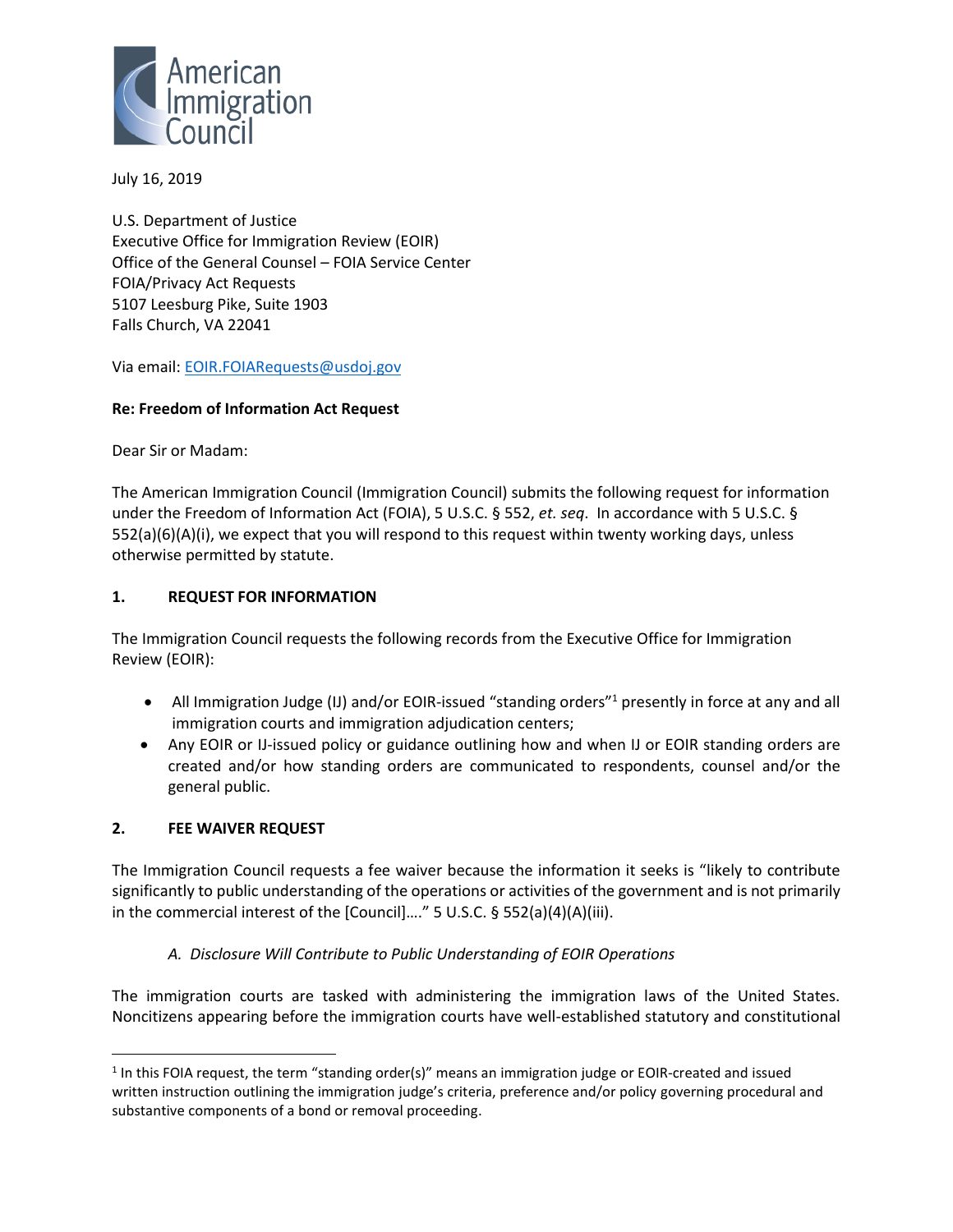due process rights, including the right to counsel and the right to present evidence. 8 U.S.C. § 1229a(b)(4); *see also Wong Wing v. U.S*., 163 U.S. 228 (1896). Immigration judge standing orders implicate those rights. However, at present, individual immigration judges' standing orders are not publicly available. As a result, noncitizens are often left in the dark about a given immigration judge's policies and procedures on crucial aspects of their hearings before the immigration court. In some cases, advance knowledge of an immigration judge's standing order can impact fundamental rights in a bond or removal hearing. For example, whether a noncitizen will be able to obtain counsel, a right guaranteed by statute, can depend on an immigration judge's policy regarding telephonic appearances. Disclosure of IJ standing orders will thus contribute to the public's understanding by providing clear guidance on judges' requirements regarding key procedural components in a deportation proceeding. This information will greatly benefit respondents, family members, potential counsel, policy-makers and the general public.

The Immigration Council regularly provides information to the public based on its FOIA requests.<sup>2</sup> In keeping with its track record of synthesizing or otherwise publishing information on governmental operations gleaned from FOIA requests, the Immigration Council intends to post documents received in response to this FOIA request on its publicly accessible website. For calendar year 2018 (Jan. 1 - Dec. 31, 2018), the Immigration Council's website had over 3.1 million-page views from 1.8 million unique visitors.

## *B. Disclosure of the Information Is Not in the Commercial Interest of the Council*

The Immigration Council is a not-for-profit organization and has no commercial interest in the present request. *See e.g.* 6 C.F.R. § 5.11(k)(3)(i)-(ii). This request furthers the Immigration Council's work to increase public understanding of immigration law and policy, advocate for the fair and just administration of our immigration laws, protect the legal rights of noncitizens, and educate the public about the enduring contributions of America's immigrants. As stated in the preceding section, as with all other reports and information available on the Immigration Council's website, the information that the Immigration Council receivesin response to this FOIA request will be available to immigration attorneys, noncitizens, and other interested members of the public free of charge.

Given that FOIA's fee-waiver requirements are to "be liberally construed in favor of waivers for noncommercial requesters," a waiver of all fees is justified and warranted in this case. *See Judicial Watch v. Rossotti*, 326 F.3d 1309, 1312 (D.C. Cir. 2003) (finding a fee waiver appropriate when the requester explained, in detailed and non-conclusory terms, how and to whom it would disseminate the information it received).

# **3. DISCLOSURE UNDER 5 U.S.C. §§ 552(a)(1)(A) and (B)**

 $\overline{a}$ 

<sup>2</sup> *See, e.g*., *Behind Closed Doors: An Overview of DHS Restrictions on Access to Counsel*, a report summarizing certain key documents released by DHS agencies in response to FOIA requests regarding noncitizens' access to counsel, available at [http://bit.ly/Council\\_behind\\_closed\\_doors](http://bit.ly/Council_behind_closed_doors) (last visited, March 21, 2019); *Enforcement Overdrive: A Comprehensive Assessment of ICE's Criminal Alien Program*, a report analyzing data obtained from ICE to provide a fuller picture of CAP's evolution, operations, and outcomes between fiscal years 2010 and 2013, all of which was previously unknown to the public, available at [http://bit.ly/Council\\_ICE\\_CAP](http://bit.ly/Council_ICE_CAP) (last visited, March 21, 2019); *Still No Action Taken: Complaints Against Border Patrol Agents Continue to Go Unanswered*, a report examining records of alleged misconduct by Border Patrol employees, available at http://bit.ly/Council StillNoActionTaken (last visited, March 21, 2019); and *Legal Orientation Program Overview*, a fact sheet providing an overview of the Legal Orientation Program (LOP), detailing the kinds of services it provides, and explaining the important role the program plays in helping ensure due process for detained immigrants, available a[t https://bit.ly/2U7VUdu](https://bit.ly/2U7VUdu) (last visited, March 21, 2019).